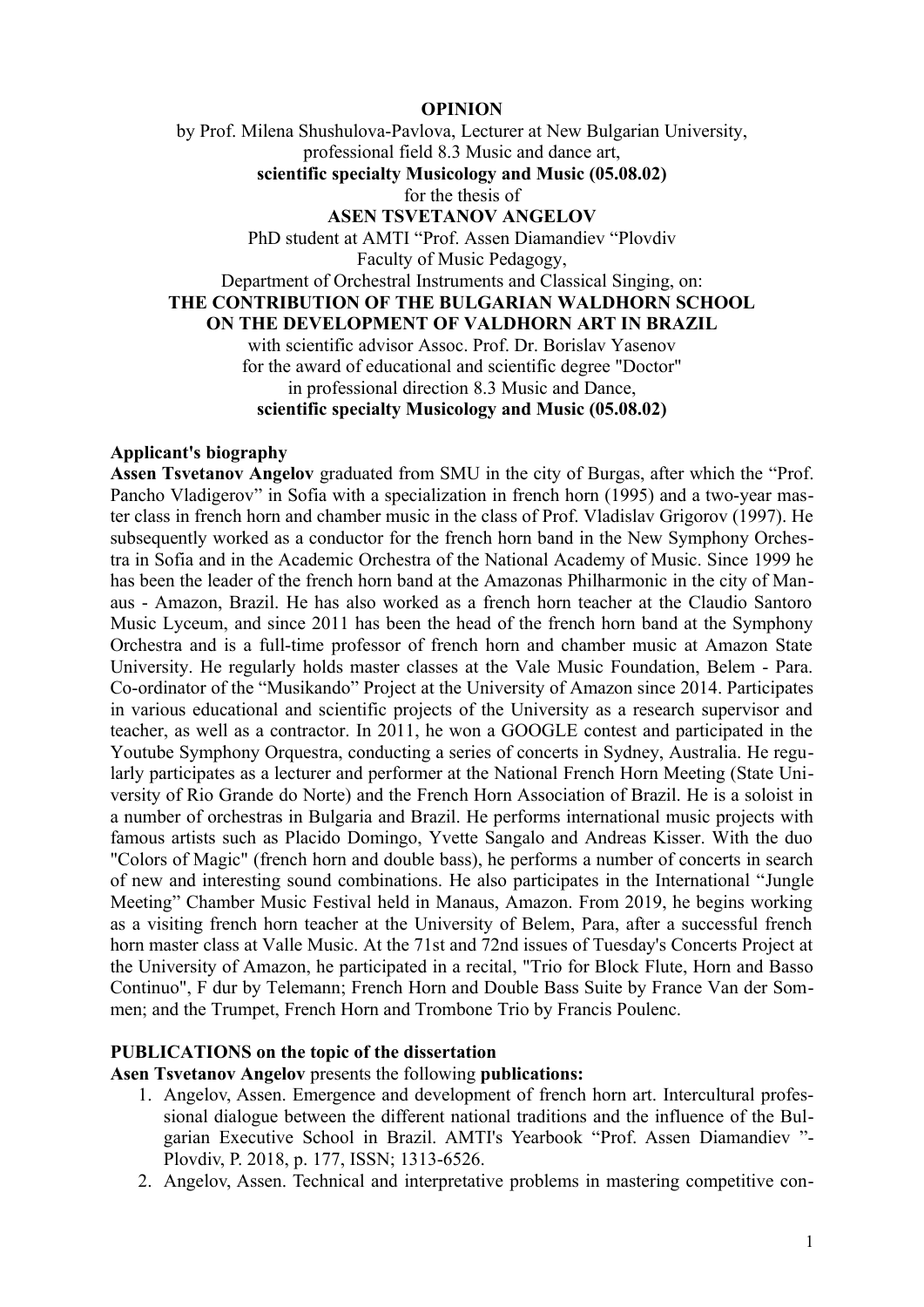certs for high french horn. AMTI "Prof. Assen Diamandiev "- Plovdiv, Proceedings of the National Scientific Conference" Spring Scientific Readings ", 2019. ISSN; 1314- 7005.

In addition to the proposed publications, Assen Angelov has an extremely active concert activity related to the topic of the dissertation, which can be accepted as publications (public presentation of a number of works for horn, which are part of this dissertation).

**Dissertation thesis THE CONTRIBUTION OF THE BULGARIAN FRENCH HORN SCHOOL ON THE DEVELOPMENT OF FRENCH HORN ART IN BRAZIL** is discussed and proposed for defense of a meeting of the Department of Orchestral Instruments and Classical Singing, Faculty of Music Pedagogy, held on 06.12.2019. Its total volume is 222 pages, of which 212 main text and 154 note examples. Contains: **Introduction. Chapter I**. The French Horn in the World of Music. Importance of vocabulary in musical language and instrumentation. **Chapter II**. Bulgarian French Horn School. Historical roots, its connection with European traditions. **Chapter III**. The Intercultural Aspect - Bulgarian Representatives of Instrumental Orchestra Art in Amazon, Brazil. History of the establishment of higher musical instrumental education in french horn based on the bulgarian french horn school. **Chapter IV**. The methodology of hornhorn training developed at the bulgarian hornhorn school and its systematic application in Brazil. **Chapter V**. French Horn Concerts from the Classical Repertoire - Adopting World Performance Standards for High and Low Horn. History, innovation and approaches to standards of excellence. **Chapter VI**. New phenomena in the Amazon repertoire. Premieres from Europe, Bulgaria and Brazil. **Conclusion**. **Contributions**. An **application** with 35 note sources. The bibliography includes 72 titles.

### **Significance of the problem under study in scientific and applied science**

The problem of intercultural development on the basis and ideas of the Bulgarian French Horn School in the context of brazilian professional performing and pedagogical practice and culture in the Amazon is indeed a phenomenon that involves the development of several levels: cultural and anthropological observation; historical chronicle of events related to the interaction of brazilian and bulgarian instrumental traditions in the early 21st century; development of new ideas in music methodology and pedagogy.

### **Accurately formulated goals and objectives of the thesis**

The dissertation has clearly set goals and objectives, adheres to a precise and precise methodology. The **subject** of the study is the french horn art, the pedagogical achievements of the schools in Bulgaria and Brazil, as well as the collaboration between the two cultures in a professional way. The integration processes that have been developing for more than two decades include various aspects: music-performing, pedagogical, theoretical and, more broadly, cultural. The **purpose** of this paper is to examine the achievements of the Bulgarian French Horn School - teaching methods, tracing its historical roots and its connection with european traditions. The **task** is to trace and explain the peculiarities of the french horn training methodology developed in the bulgarian school and its systematic application in Brazil.

### **Degree of knowledge of the status of the problem**

The study is thorough and serious. It is based on research, examination and analysis. After the 1990s in Bulgaria, in Manaus, several generations of bulgarian instrumentalists (and straychists) - french horn players Nikolay Alipiev, Yuri Rizov, Alipi Genov, and Assen Angelov have been active in concert and pedagogical activity. The institutions operating in the country create optimal conditions for the adaptation of the bulgarian instrumentalists to a new environment, which despite the language barrier, is extremely favorable and creates prerequisites for the emergence of a kind of intercultural phenomenon, revealing interesting and fruitful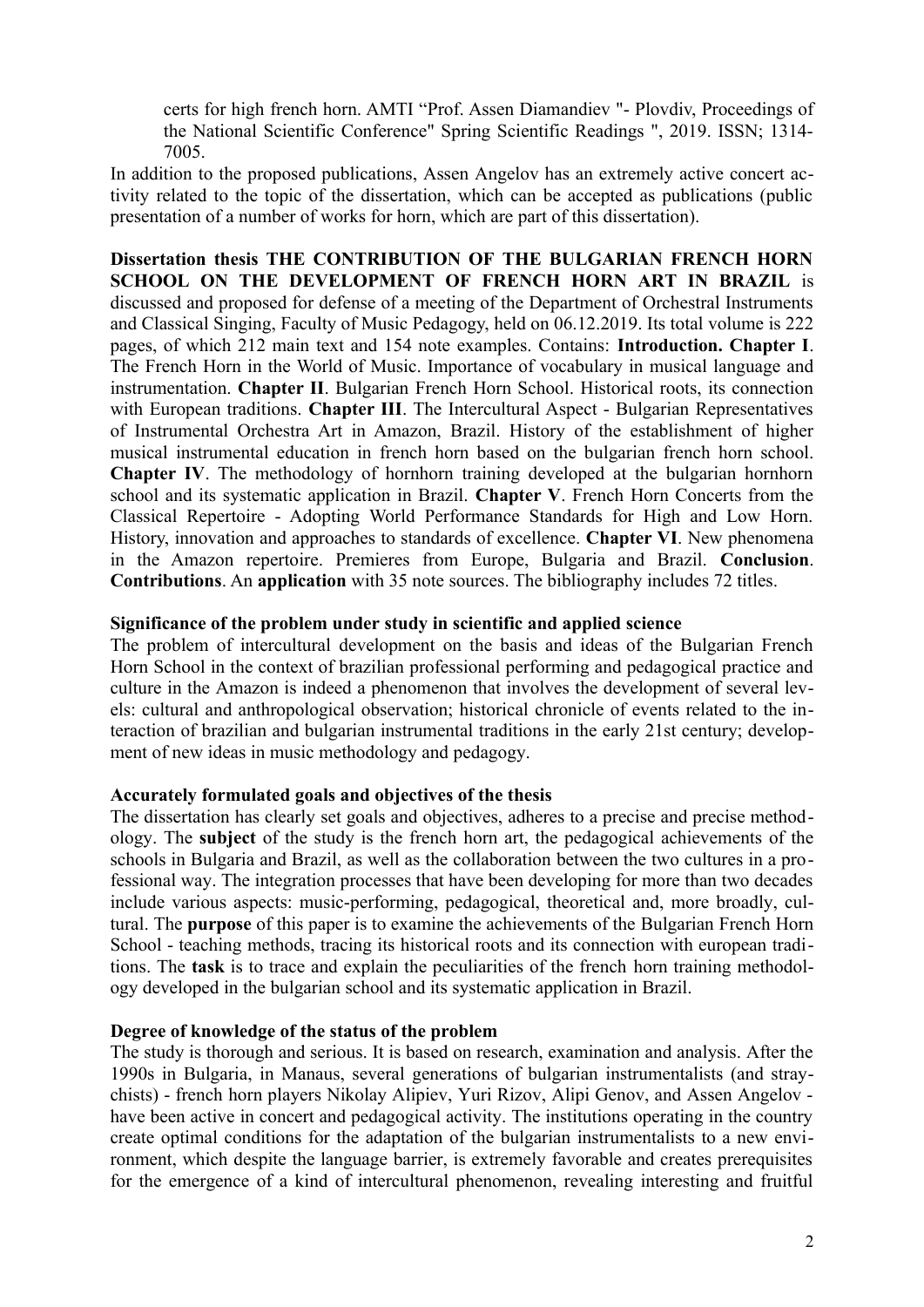prospects for the development of creative forces. The interaction of two vividly individual musical cultures is developing rapidly, thanks to the powerful communicative powers and resources that musical language brings to nature. Intercultural interaction between the instrumental performing culture of Bulgaria and Brazil is rapidly becoming common language in the multidirectional lines of interaction in the field of concert life, in the pedagogical principles and related methods of teaching and training french horn in different age groups, including children.

## **Relevance of the literature used and availability of a grounded and developed theoretical model of the study**

The research methods applied in the study are empirical, theoretical and analytical. Emblematic french horn concerts from the classical repertoire are analyzed. Methods for elaborating and overcoming the implementation difficulties of mastering high and low french horn standards have been applied. History, innovations and approaches to standards of excellence are presented. New phenomena in the concert repertoire of the Amazon are discussed - sample concerts from Europe, Bulgaria and Brazil. The basis of the bulgarian methodology related to the czech interacts with the various traditions in Brazil and thus the intercultural context receives a strong European accent, especially under the dominant sign of the horn playing methodology, developed by Prof. Cyril Karel Stari and his followers. in the pedagogical and performing traditions of the Amazon.

## **Contributions to the thesis**

- 1. For the first time, the issue of intercultural music pedagogy is introduced here: it examines how the bulgarian french horn performing instrumental school becomes the basis for the development of performing and pedagogical tradition in the Amazon, Brazil, at the end of XX and beginning of XXI century. The theoretical and historical perspective discusses the problem of intercultural mixing of performing traditions, the influence of the bulgarian instrumental pedagogical school in Brazil and the specific and aspects, repertoire of the instrumentalist-hornist in future professional realization in the orchestra or as a teacher.
- 2. The history of the creation of the first brazilian performing and music-pedagogical institutions related to french horn training is traced. The creation of a series of forms of vocational and amateur instrumental training culminated in the construction of a faculty of music at the University of Amazon, whose history is described in this dissertation.
- 3. A new pedagogical concept has been formulated, developed as a synthesis of the principles of bulgarian french horn pedagogy, but presented in a new reading, adaptation and forms related to the cultural environment in Brazil. The implementation of the system of methodological training aids for technical exercises and sketches for french horn by K. Stari, N. Tonev, Art. Karaivanov in Brazil is the basis of this methodology. The dissertation author develops a methodology for the gradual introduction of alterations and tonalities, for the study of strokes and their combinations. A methodological contribution is the methodology for introducing children to the initial forms of ensemble playing.
- 4. A system for mastering advanced mastery skills is proposed. A methodological development for mastering and transcendental difficulties presented in the sketches of Koprashi and M. Alfons is also innovative, by achieving mastery in strokes, types of passages, types of sound reproduction and the most virtuous elements of french horn difficulties.
- 5. A musical-theoretical and musical-performative analysis of the main french horn repertoire, which is the subject of study in the Amazon, is presented. The requirements for technical purity and virtuosity, for stylistics and sound production, adopted in the modern professional solo and orchestra practice, are formulated the-